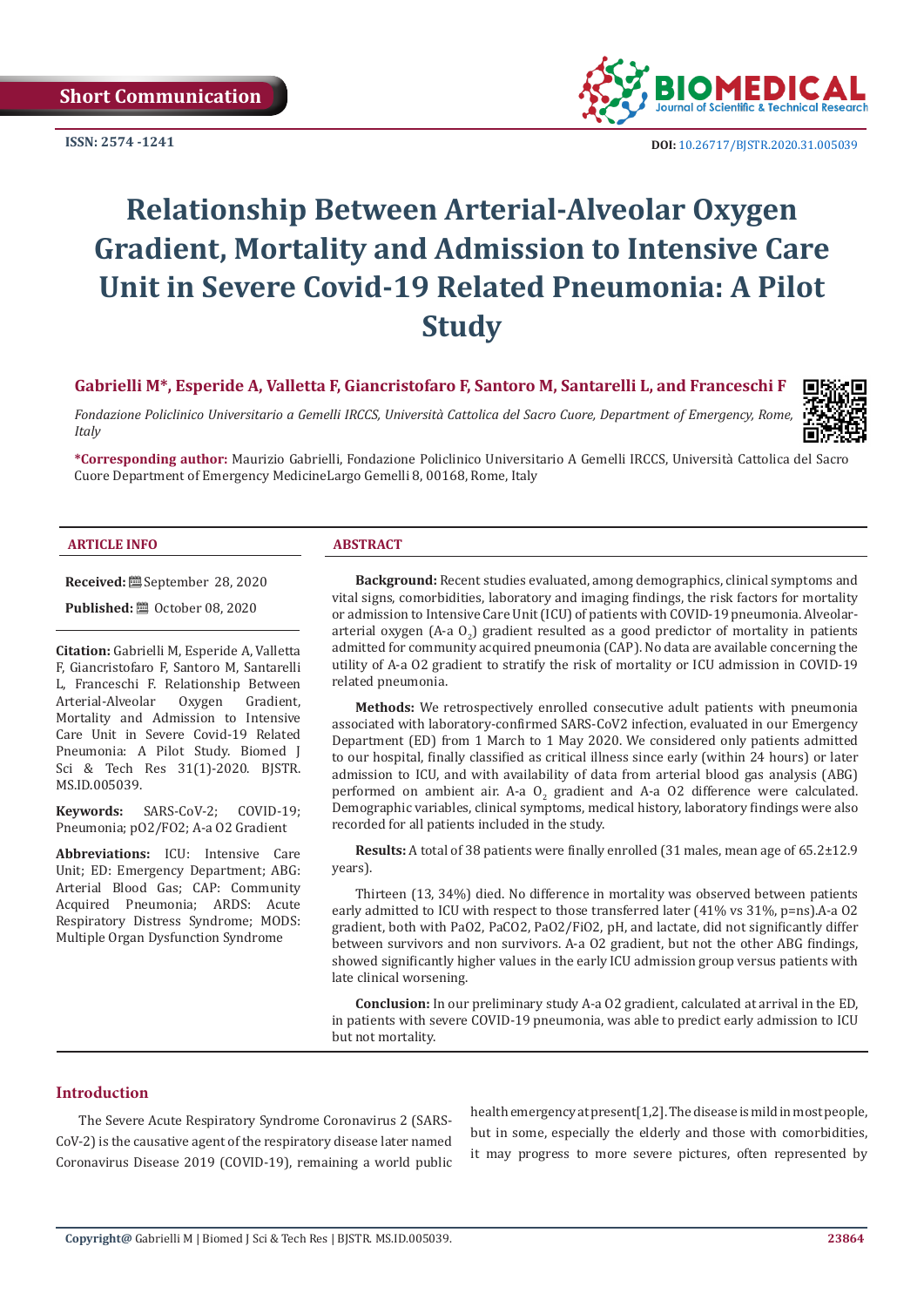pneumonia, until acute respiratory distress syndrome (ARDS) and multiple organ dysfunction syndrome (MODS)[1,2]. Recent retrospective studies on large Chinese population samples assessed the risks of mortality and the occurrence of critical illness in patients with COVID-19 [3-6].Several risk factors, with variable impact on prognosis across different trials, were identified among demographics (such as older age, male sex), symptoms (such as fever, dyspnea, haemoptysis, unconsciousness), number and type of comorbidities (the most important being arterial hypertension and malignancies), laboratory findings (neutrophil/lymphocites ratio-NLR, lactate dehydrogenase - LDH, direct bilirubin, creatinine, transaminase, D-dimer, C reactive protein - CRP, procalcitonin, troponin, natriuretic peptides), abnormalities to chest imaging [3- 6].

Combination of different risk factors into prognostic models led researchers to identify and validate some nomograms or calculation tools, apparently endowed with a good performance (area under the curve,  $AUC > 0.8$  in all trials) [3-6].Although pneumonia-associated hypoxemia is the main complication causing hospital admission in COVID-19 patients, none of these studies considered the impact of ABG parameters, and in particular of the alveolar-arterial gradient. In a really interesting editorial entitled *"Basing Respiratory Management of COVID-19 on Physiological Principles"*, [7] Tobin underlined the importance of calculating the alveolar-arterial oxygen (A-a O2) gradient, since it is able to assess the pathophysiological basis of the hypoxemia more precisely than the commonly used ratio PaO2/FiO2. In fact, PaO2/FiO2 may have minor accuracy, because it is influenced by changes in two parameters (PaO2 and/or FiO2) [7]. Consistent with this proposal, we decided to assess if the calculation of A-aO2 upon arrival in the emergency room is a predictive factor of two principal outcomes in patients with COVID-19 pneumonia:

1) Mortality,

2) Early (within 24 hours) admission to Intensive Care Unit (ICU).

#### **Methods**

We retrospectively reviewed the medical records of consecutive patients with laboratory-confirmed infection by SARS-CoV2 admitted to the Gemelli Hospital of Rome, Italy, from 1 March to 1 May 2020, and finally classified as critical cases (admission to ICU).

Inclusion criteria were:

1) Age > 18 years,

2) Presence at arrival of at least one symptom among fever (≥ 38°C), cough, dyspnea,

3) Real-time reverse-transcription polymerase-chainreaction (RT-PCR) assay for nasal and pharyngeal swab specimens positive for SARS-CoV2,

4) Radiologic evidence of pneumonia (chest computed tomography or x-rays),

5) Hospitalization,

6) Availability of the following data: demographic variables, clinical symptoms, medical history, laboratory findings including arterial blood gas analysis (ABG), which should have been performed on room air (patients were excluded if the ABG was made on oxygen supplementation).

The A-a  $0_2$  gradient and the A-a  $0_2$  difference were calculated for each patient and expressed in mmHg. The calculation of gradient was done as follows: [150 - (1.25 x PaCO2)] - PaO2. The A-a O<sub>2</sub> difference was obtained by subtracting the expected A-a O<sub>2</sub> to the measured A-a O2 gradient. The expected A-a  $0_{\rm 2}$  gradient was derived by the formula  $(Age/4) + 4$ .

The present study satisfies the Helsinki criteria**.**The statistical analysis was performed with SPSS 21.0 (SPSS, Florence, Italy). Continuous data were expressed as mean ± 1 standard deviation and categoric variables as percentages. The normal distribution was determined by Kolmogorov-Smirnov test. Mean values of continuous variables were compared between the groups using Mann-Whitney U test. Student's t-test was used in the comparison of parameters showing normal distribution. The results were evaluated as 95% confidence interval and p value <0.05, which was considered statistically significant.

#### **Results**

After full evaluation of 134 consecutive patients with COVID-19-related pneumonia, 38 fulfilled all the requested inclusion criteria, then were included in the present study. Most were males (31, 82%) with a mean age of  $65 \pm 13$  years. Seven (7) out of 38 (18%) were active smokers, 20 (53%) had arterial hypertension, 8 (21%) diabetes mellitus, 3 (8%) chronic obstructive pulmonary disease (COPD), 2 (5%) history of heart failure, 7 (18%) history of ischemic heart disease, 7 (18%) previous or actual malignancies. Of note, about home treatment, 6 (17%) patients were assuming angiotensin-converting enzyme inhibitors (ACE-i) and 6 (17%) angiotensin II receptor blockers (ARB). The COVID-19 related symptoms at presentation were fever (37, 97%), dyspnea (21, 55%), cough (17, 45%), other symptoms (such as headache, chest pain, gastrointestinal symptoms: 6, 16%). A total of 13 out of 38 patients (34%) died during their hospital stay. No difference in mortality was observed between the group of patients early admitted to ICU (within 24 hours of arrival at the hospital, 9/22, 41%) with respect to those transferred later from other wards to ICU (4/16, 31%, p=ns).

The differences between the groups (survivors versus non survivors) concerning demographic variables, symptoms, medical history, anti-hypertensive treatments, and principal vital signs recorded upon arrival in the emergency room were summarized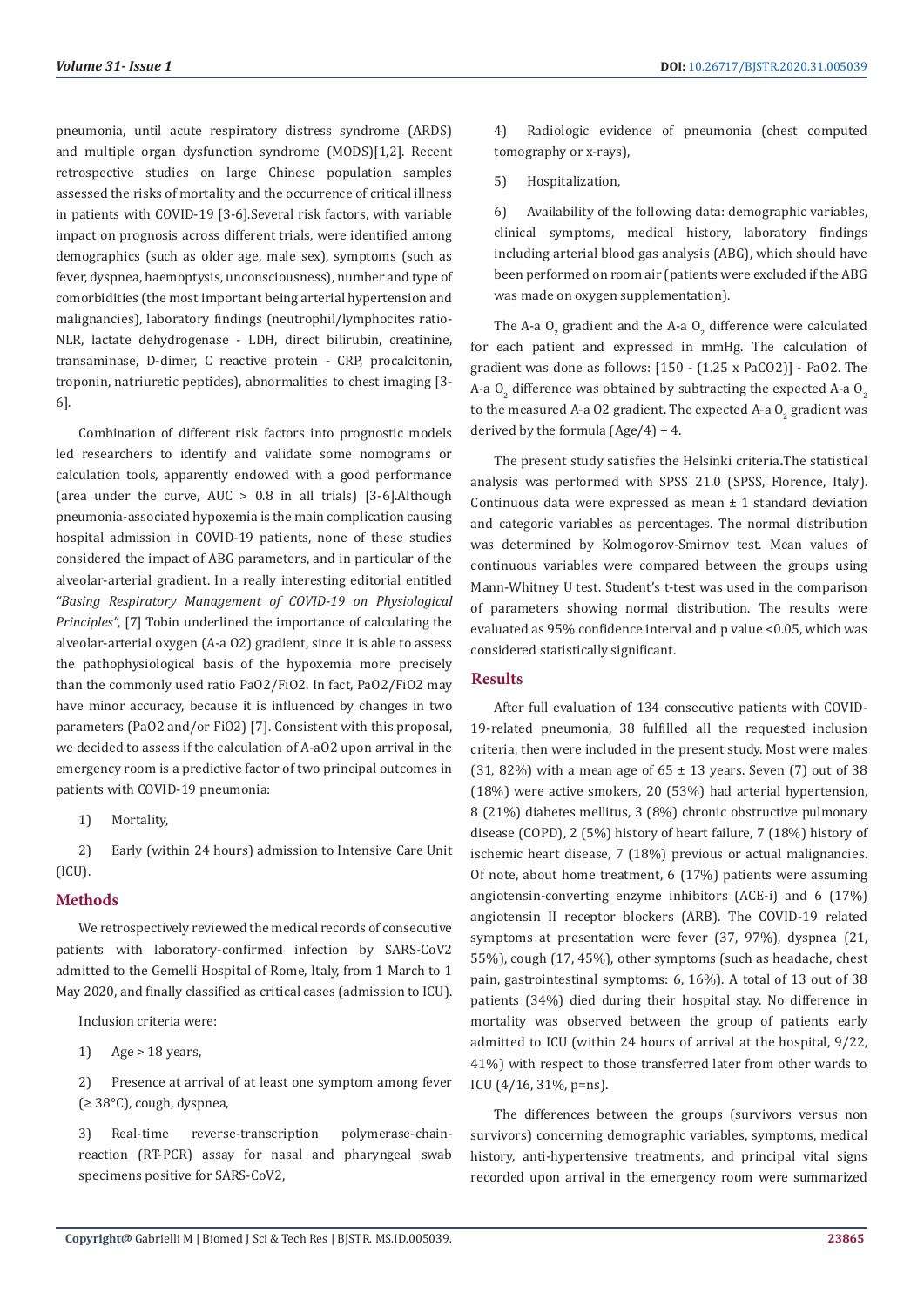in (Table 1). Of note, older age and treatment with ACE-1/ARB were significantly associated with mortality. Instead, no significant differences emerged between groups about comorbidities, although arterial hypertension showed a higher prevalence in the group of non survivors.(Table 2)showed the distribution of the principal parameters deriving from the ABG assessed in ambient air upon arrival in the two groups. No significant difference was observed about oxygen saturation, PaO2, PaCO2, PaO2/FiO2, pH, A-a O2 gradient, A-a O2 difference, and lactate level, although lactate showed a trend toward an higher concentration in non survivors (p=0.055). A-a O2 gradient and A-a O2 difference were instead associated with the second outcome: both they showed significantly higher values in the early ICU admission group with respect to patients admitted in ICU after 24 hours (Table 3). The same thing did not happen for the other ABG parameters, including PaO2/FiO2.

**Table 1:** Differences between survivors and non survivors about demographic variables, symptoms, medical history, anti-hypertensive treatments, and principal vital signs recorded at arrival. Results regarding other comorbidities such as diabetes mellitus, COPD, cardiovascular diseases, malignancies were not reported in the table since the low prevalence detected in our population.

|                                        | <b>Survivors (25)</b> | Non survivors (13) | $\mathbf{p}$ |
|----------------------------------------|-----------------------|--------------------|--------------|
| Age (years)                            | $60.5 \pm 13.2$       | $74.1 \pm 5.7$     | 0.001        |
| Sex (female)                           | 80%                   | 85%                | ns           |
| Arterial hypertension                  | 44%                   | 69%                | ns           |
| Fever                                  | 100%                  | 92%                | ns           |
| Dyspnea                                | 56%                   | 54%                | ns           |
| Cough                                  | 48%                   | 38%                | ns           |
| Systolic BP (mm Hg)                    | $135.1 \pm 17.8$      | $121.5 \pm 21.6$   | 0.02         |
| Diastolic BP (mm Hg)                   | $83.2 \pm 11.2$       | $73.8 \pm 15.1$    | ns           |
| Heart rate $> 100$ bpm                 | 40%                   | 38%                | ns           |
| Respiratory rate $\geq 24$ breaths/min | 12%                   | 15%                | ns           |
| ACE-i or ARB                           | 33%                   | 67%                | 0.006        |

**Table 2:** Differences between survivors and non survivors about the principal parameters of arterial blood gas analysis assessed in ambient air upon arrival.

|                           | Survivors (25)   | Non survivors (13) | p  |
|---------------------------|------------------|--------------------|----|
| Oxygen saturation $(\%)$  | $86.5 \pm 14.2$  | $87.7 \pm 11.4$    | ns |
| $PaO2$ (mmHg)             | $58.4 \pm 14.3$  | $59.1 \pm 22.8$    | ns |
| PaCO2 (mmHg)              | $32.5 \pm 4.5$   | $34.0 \pm 7.9$     | ns |
| Pa02/Fi02                 | $277.9 \pm 68.3$ | $273.8 \pm 98.5$   | ns |
| pH                        | $7.41 \pm 0.05$  | $7.41 \pm 0.06$    | ns |
| $AaD02$ (mmHg)            | $50.6 \pm 15.3$  | $49.1 \pm 21.8$    | ns |
| AaDO2 augmentation (mmHg) | $31.6 \pm 15$    | $27.0 \pm 20.6$    | ns |
| Lactate level (mmol/L)    | $1.2 \pm 0.5$    | $1.8 \pm 1.3$      | ns |

**Table 3:** Differences between the group of patients early admitted to ICU (within 24 hours since arrival at emergency room) and the group of those admitted later concerning the principal parameters of arterial blood gas analysis assessed in ambient air upon arrival in the ED.

|                           | Early ICU admission (16) | Late ICU admission (22) | $\mathbf{p}$ |
|---------------------------|--------------------------|-------------------------|--------------|
| Oxygen saturation $(\%)$  | $86.7 \pm 7.6$           | $87.1 \pm 16.3$         | ns           |
| $PaO2$ (mmHg)             | $53.3 \pm 16.1$          | $62.6 \pm 17.6$         | ns           |
| PaCO <sub>2</sub> (mmHg)  | $31.8 \pm 4.4$           | $33.9 \pm 6.6$          | ns           |
| Pa02/Fi02                 | $247.3 \pm 62.4$         | $297.7 \pm 83.7$        | ns           |
| pH                        | $7.43 \pm 0.07$          | $7.40 \pm 0.04$         | ns           |
| $AaD02$ (mmHg)            | $57.6 \pm 16.4$          | $44.7 \pm 16.6$         | 0.016        |
| AaDO2 augmentation (mmHg) | $36.9 \pm 16.3$          | $25.0 \pm 15.9$         | 0.023        |
| Lactate level (mmol/L)    | $1.5 \pm 1.1$            | $1.3 \pm 0.8$           | ns           |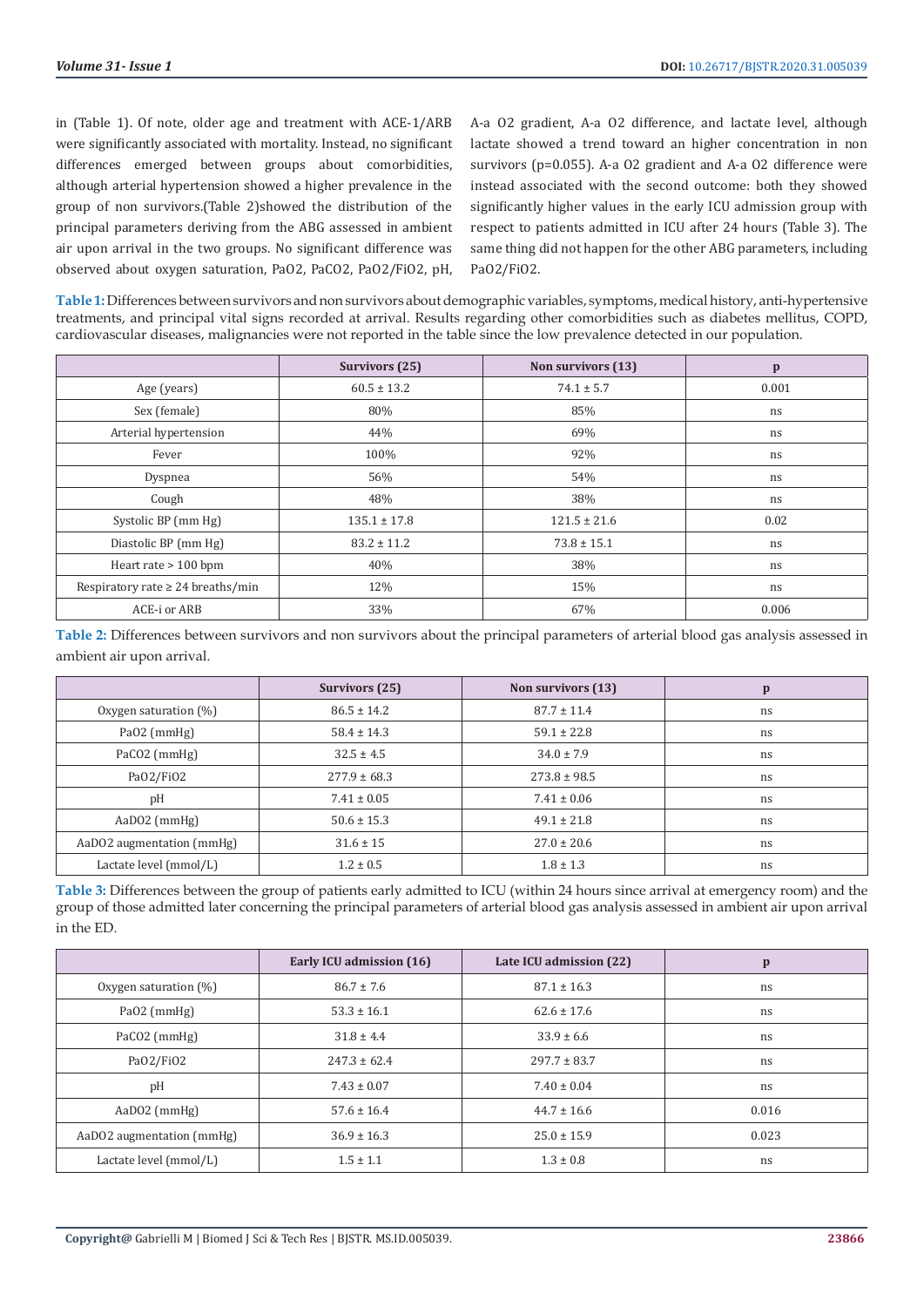None of the principal laboratory tests (blood count, coagulation, renal and liver function, LDH, CRP, procalcitonin), dosed at arrival, showed a significant correlation either with patients' survival or with early ICU admission (data not shown). CRP tended to be higher in the non-survivor's group  $(200.1 \pm 100.8 \text{ mg/L})$  with respect to survivors  $(126.3 \pm 86.1 \text{ mg/L}, \text{p=0.07}).$ 

# **Discussion**

The AaDO2 is the measure of the difference between the oxygen concentration in the alveoli and in the arterial system [7]. It has a fundamental clinical utility as it helps to evaluate if hypoxemia is due to dysfunction of the alveolar-capillary unit ("lung" failure, increased A-a O2 gradient) or to a "pump" failure (normal A-a O2 gradient). Hypoxemia with COVID-19 is generally associated with an increased alveolar-to-arterial oxygen gradient, due to either ventilation-perfusion mismatch or intrapulmonary shunt, linked to a (variable) inflammatory involvement of pulmonary parenchyma [8]. It could be hypothesized that, in patients with COVID-19 pneumonia, the higher the gradient, the more severe the lung inflammatory damage and then higher the risk of death. This hypothesis has been already proven in patients with community acquired pneumonia (CAP) [9,10]. In a recently published study, Avci et al. [10] demonstrated that A-a O2 gradient and difference were potent predictors of 30-day mortality in patients with CAP. The AaDO2 and AaO2 difference were even more potent than inflammatory markers as CRP or score as PSI or CURB-65.Data on prognostic utility of A-a O2 gradient in patients with COVID-19 related pneumonia are scarce at present.

In a small recent study performed at an Emergency Department in Naples, A-a O2 gradient and A-a O2 difference, both with oxygen saturation, PaO2, PaO2/FiO2, and lactate, resulted good predictors of ICU admission in patients with COVID-19 [11]. In our study, A-a O2 gradient and A-a O2 difference measured at arrival (but not oxygen saturation, paO2, PaO2/FiO2, and lactate) were able to stratify patients that were admitted to ICU within 24 hours. In addition, our findings suggest that neither A-a O2 gradient and its difference nor the other ABG parameters are able to identify patients with COVID-19 pneumonia at risk of death. Once patients in which ABG at arrival was performed during oxygen supplementation were excluded in order to avoid any possible bias, our sample was rather small (only 38 out of the initially assessed 134). This is undoubtedly one of the major limitations to our study, another being its retrospective design.Anyway, our population of severe COVID-19 pneumonia showed characteristics that were similar to larger samples reported in the literature: predominance of male sex; mortality rate similar to that reported by the literature for the severe/critical cases; age as the most important factor associated with mortality, both with the problem of arterial hypertension and its treatment with ACE-i/ARB, which have been postulated to play a role in the pathogenesis of SARS-CoV2 infection [12-14].

Interestingly, the group with poor prognosis showed at arrival significantly lower values of systolic and a trend toward lower diastolic blood pressure and higher lactate and CRP levels, as if these patients were heading towards ahemodynamic impairment. These abnormalities look like first signs of an incipient 'viral sepsis' or 'cytokines storm', typical of more severe and often mortal COVID-19 cases [15,16]. In conclusion, our preliminary study represents a hypothesis-generating paper. The alveolar-to-arterial gradient and its difference seemed useful to well stratify patients at risk of early precipitation of respiratory failure but were not related to mortality. Further, possibly prospective, studies on a larger population are needed to confirm the present findings.

# **Conflicts of Interest**

We have no conflict of interests to disclose and the manuscript has been read and approved by all named authors.

### **Acknowledgement**

# **Below are listed all members of the GEMELLI AGAINST COVID Study Group**

Abbate Valeria, Acampora Nicola, Addolorato Giovanni, Agostini Fabiana, Ainora Maria Elena, Akacha Karim, Amato Elena, Andreani Francesca, Andriollo Gloria, Annetta Maria Giuseppina, Annicchiarico Brigida Eleonora, Antonelli Mariangela, Antonucci Gabriele, Anzellotti Gian Marco, Armuzzi Alessandro, Baldi Fabiana, BarattucciIlaria, Barillaro Christian, Barone Fabiana, Bellantone Rocco Domenico Alfonso, Bellieni Andrea, Bello Giuseppe, Benicchi Andrea, Benvenuto Francesca, BerardiniLudovica, Berloco Filippo, Bernabei Roberto, Bianchi Antonio, Biasucci Daniele Guerino, Biasucci Luigi Marzio, Bibbò Stefano, Bini Alessandra, Bisanti Alessandra, Biscetti Federico, Bocci Maria Grazia, Bonadia Nicola, Bongiovanni Filippo, Borghetti Alberto, Bosco Giulia, Bosello Silvia, Bove Vincenzo, Bramato Giulia, Brandi Vincenzo, Bruni Teresa, Bruno Carmine, Bruno Dario, Bungaro Maria Chiara, Buonomo Alessandro, Burzo Livia, Calabrese Angelo, Calvello Maria Rosaria, Cambieri Andrea, Cambise Chiara, Cammà Giulia, Candelli Marcello, Canistro Gennaro, Cantanale Antonello, Capalbo Gennaro, Capaldi Lorenzo, Capone Emanuele, Capristo Esmeralda, Carbone Luigi, Cardone Silvia, Carelli Simone, Carfì Angelo, Carnicelli Annamaria, Caruso Cristiano, Casciaro Francesco Antonio, Catalano Lucio, Cauda Roberto, Cecchini Andrea Leonardo, Cerrito Lucia, Cesarano Melania, Chiarito Annalisa, CianciRossella, Cicetti Marta, Cicchinelli Sara, Ciccullo Arturo, Ciciarello Francesca, Cingolani Antonella, Cipriani Maria Camilla, Consalvo Maria Ludovica, Coppola Gaetano, Corbo Giuseppe Maria, Corsello Andrea, Costante Federico, Costanzi Matteo, Covino Marcello, Crupi Davide, Cutuli Salvatore Lucio, D'Addio Stefano, D'Alessandro Alessia, D'alfonso Maria Elena, D'Angelo Emanuela, D'Aversa Francesca, Damiano Fernando, De Berardinis Gian Maria, De Cunzo Tommaso, de Gaetano DonatiKatleen, De Luca Giulio, De Matteis Giuseppe,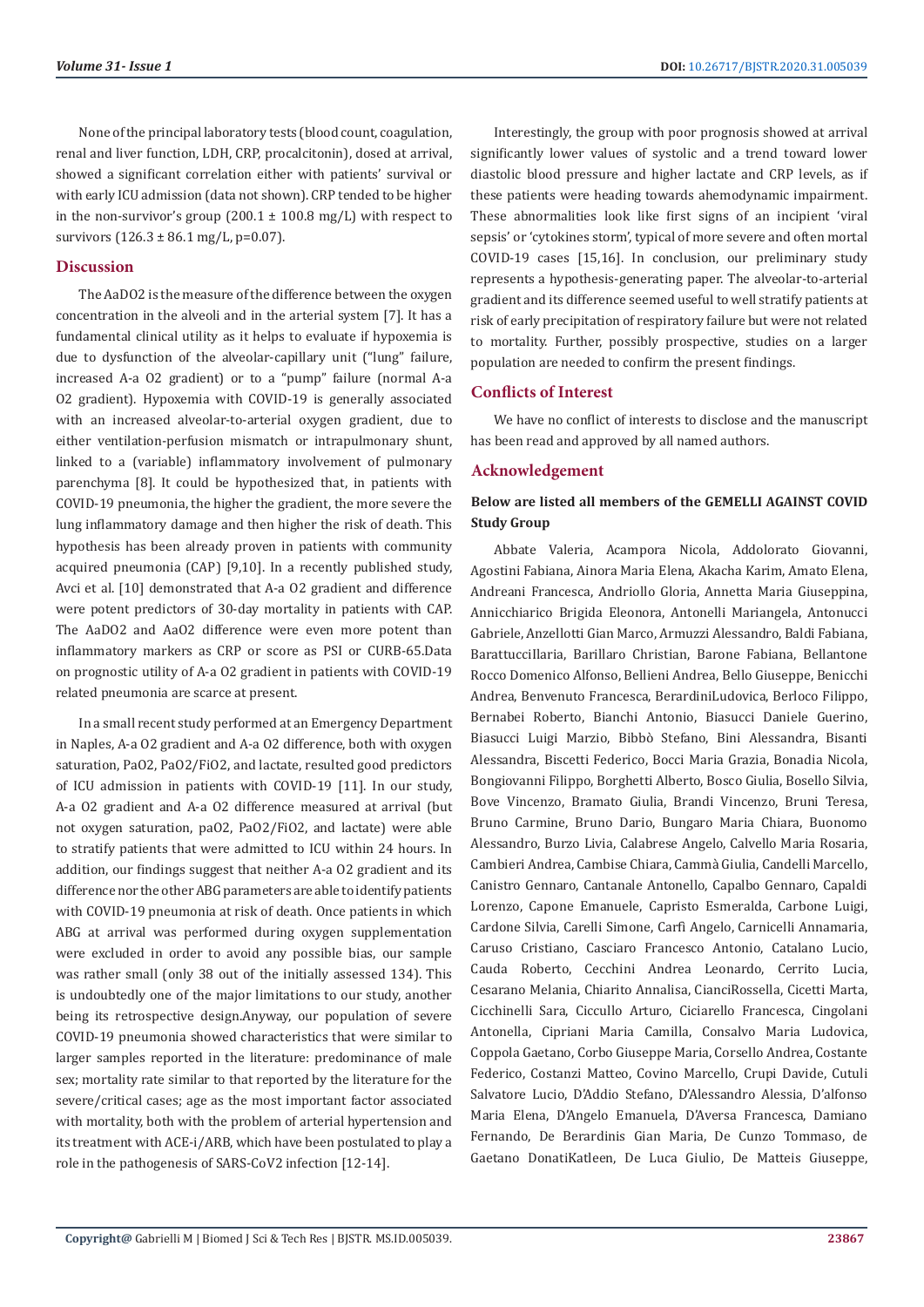De Pascale Gennaro, De Santis Paolo, De Siena Martina, De Vito Francesco, Del Gatto Valeria, Del Giacomo Paola, Del Zompo Fabio, Dell'Anna Antonio Maria, Della Polla Davide, Di Gialleonardo Luca, Di Giambenedetto Simona, Di Luca Roberta, Di Maurizio Luca, Di Muro Mariangela, Dusina Alex, Eleuteri Davide, Esperide Alessandra, Facheci Daniele, Faliero Domenico, FalsiroliCinzia, Fantoni Massimo, Fedele Annalaura, Feliciani Daniela, Ferrante Cristina, Ferrone Giuliano, Festa Rossano, Fiore Maria Chiara, Flex Andrea, Forte Evelina, Franceschi Francesco, Francesconi Alessandra, Franza Laura, Funaro Barbara, Fuorlo Mariella, Fusco Domenico, Gabrielli Maurizio, Gaetani Eleonora, Galletta Claudia, Gallo Antonella, Gambassi Giovanni, Garcovich Matteo, Gasbarrini Antonio, Gasparrini Irene, Gelli Silvia, Giampietro Antonella, Gigante Laura, Giuliano Gabriele, Giuliano Giorgia, Giupponi Bianca, Gremese Elisa, Grieco Domenico Luca, Guerrera Manuel, Guglielmi Valeria, Guidone Caterina, Gullì Antonio, Iaconelli Amerigo, Iafrati Aurora, Ianiro Gianluca, Iaquinta Angela, Impagnatiello Michele, Inchingolo Riccardo, IntiniEnrica, Iorio Raffaele, IzziImmacolata Maria, Jovanovic Tamara, Kadhim Cristina, La Macchia Rosa, La Milia Daniele Ignazio, Landi Francesco, Landi Giovanni, Landi Rosario, Landolfi Raffaele, Leo Massimo, Leone Paolo Maria, Levantesi Laura, Liguori Antonio, Liperoti Rosa, Lizzio Marco Maria, Lo Monaco Maria Rita, Locantore Pietro, Lombardi Francesco, Lombardi Gianmarco, Lopetuso Loris, Loria Valentina, Losito Angela Raffaella, Lucia Mothanje Barbara Patricia, Macagno Francesco, Macerola Noemi, Maggi Giampaolo, Maiuro Giuseppe, Mancarella Francesco, Mangiola Francesca, Manno Alberto, Marchesini Debora, Maresca Gian Marco, Marrone Giuseppe, Martis Ilaria, Martone Anna Maria, Marzetti Emanuele, Mattana Chiara, Matteo Maria Valeria, Maviglia Riccardo, Mazzarella Ada, Memoli Carmen, Miele Luca, Migneco Alessio, Mignini Irene, Milani Alessandro, Milardi Domenico, Montalto Massimo, Montemurro Giuliano, Monti Flavia, Montini Luca, Morena Tony Christian, MorraVincenzina, Moschese Davide, Murace Celeste Ambra, Murdolo Martina, Murri Rita, Napoli Marco, Nardella Elisabetta, NatalelloGerlando, Natalini Daniele, Navarra Simone Maria, Nesci Antonio, Nicoletti Alberto, Nicoletti Rocco, Nicoletti Tommaso Filippo, Nicolò Rebecca, Nicoletti Rocco, NicolottiNicola, Nista Enrico Celestino, Nuzzo Eugenia, Oggiano Marco, Ojetti Veronica, Pagano Francesco Cosimo, Paiano Gianfranco, Pais Cristina, Paolillo Federico, Pallavicini Federico, Palombo Andrea, Papa Alfredo, Papanice Domenico, Papparella Luigi Giovanni, Paratore Mattia, Parrinello Giuseppe, Pasciuto Giuliana, PasculliPierpaolo, Pecorini Giovanni, Perniola Simone, Pero Erika, Petricca Luca, Petrucci Martina, Picarelli Chiara, Piccioni Andrea, Piccolo Annalisa, PiervincenziEdoardo, Pignataro Giulia, Pignataro Raffaele, Pintaudi Gabriele, Pisapia Luca, Pizzoferrato Marco, Pizzolante Fabrizio, Pola Roberto, Policola Caterina, Pompili Maurizio, Pontecorvi Flavia, Pontecorvi Valerio, Ponziani Francesca, Popolla Valentina, PorcedduEnrica, Porfidia Angelo, Porro Lucia Maria, Potenza Annalisa, Pozzana Francesca, Privitera

Giuseppe, Pugliese Daniela, Pulcini Gabriele, Racco Simona, Raffaelli Francesca, Ramunno Vittoria, Rapaccini Gian Ludovico, Richeldi Luca, Rinninella Emanuele, Rocchi Sara, Romanò Bruno, Romano Stefano, Rosa Federico, Rossi Laura, Rossi Raimondo, Rossini Enrica, Rota Elisabetta, Rovedi Fabiana, Rubino Carlotta, Rumi Gabriele, Russo Andrea, Russo Andrea, Sabia Luca, Salerno Andrea, Salini Sara, Salvatore Lucia, Samori Dehara, Sandroni Claudio, Sanguinetti Maurizio, Santarelli Luca, Santini Paolo, Santolamazza Danilo, Santoliquido Angelo, Santopaolo Francesco, Santoro Michele Cosimo, Sardeo Francesco, Sarnari Caterina, Saviano Angela, Saviano Luisa, Scaldaferri Franco, Scarascia Roberta, Schepis Tommaso, Schiavello Francesca, Scoppettuolo Giancarlo, Sedda Davide, Sessa Flaminio, Sestito Luisa, Settanni Carlo, Siciliano Matteo, Siciliano Valentina, SicuranzaRossella, SimeoniBenedetta, Simonetti Jacopo, Smargiassi Andrea, Soave Paolo Maurizio, Sonnino Chiara, Staiti Domenico, Stella Claudia, Stella Leonardo, Stival Eleonora, Taddei Eleonora, TalericoRossella, Tamburello Elio, TamburriniEnrica, Tanzarella Eloisa Sofia, Tarascio Elena, Tarli Claudia, Tersali Alessandra, Tilli Pietro, Timpano Jacopo, Torelli Enrico, Torrini Flavia, Tosato Matteo, Tosoni Alberto, Tricoli Luca, Tritto Marcello, Tumbarello Mario, Tummolo Anita Maria, Vallecoccia Maria Sole, Valletta Federico, Varone Francesco, Vassalli Francesco, Ventura Giulio, Verardi Lucrezia, Vetrone Lorenzo, Vetrugno Giuseppe, Visconti Elena, Visconti Felicia, Viviani Andrea, Zaccaria Raffaella, Zaccone Carmelina, Zelano Lorenzo, Zileri Dal Verme Lorenzo, Zuccalà Giuseppe.

#### **References**

- 1. [Pascarella G, Strumia A, Piliego C, Bruno F, Del Buono R, et al. \(2020\)](https://onlinelibrary.wiley.com/doi/10.1111/joim.13091) [COVID-19 diagnosis and management: A comprehensive review. J Intern](https://onlinelibrary.wiley.com/doi/10.1111/joim.13091) [Med 288: 192-206.](https://onlinelibrary.wiley.com/doi/10.1111/joim.13091)
- 2. [Guan WJ, Ni ZY, Hu Y, Liang WH, Ou CQ, et al. \(2020\) Clinical Characteristics](https://www.nejm.org/doi/full/10.1056/NEJMoa2002032) [of Coronavirus Disease 2019 in China. N Engl J Med 382\(18\): 1708-1720.](https://www.nejm.org/doi/full/10.1056/NEJMoa2002032)
- 3. [Zheng Z, Peng F, Xu B, Zhao J, Liu H, et al. \(2020\) Risk factors of critical](https://www.sciencedirect.com/science/article/pii/S0163445320302346) [& mortal COVID-19 cases: A systematic literature review and meta](https://www.sciencedirect.com/science/article/pii/S0163445320302346)[analysis. J Infect 81: e16-e25.](https://www.sciencedirect.com/science/article/pii/S0163445320302346)
- 4. [Liang W, Liang H, Ou L, Chen B, Chen A, et al. \(2020\) Development and](https://jamanetwork.com/journals/jamainternalmedicine/fullarticle/2766086) [Validation of a Clinical Risk Score to Predict the Occurrence of Critical](https://jamanetwork.com/journals/jamainternalmedicine/fullarticle/2766086) [Illness in Hospitalized Patients With COVID-19. JAMA Intern Med](https://jamanetwork.com/journals/jamainternalmedicine/fullarticle/2766086) [180\(8\): 1081-1089.](https://jamanetwork.com/journals/jamainternalmedicine/fullarticle/2766086)
- 5. [Dong YM, Sun J, Li YX, Chen Q, Liu QQ, et al. \(2020\) Development and](https://academic.oup.com/cid/advance-article/doi/10.1093/cid/ciaa963/5869870) [Validation of a Nomogram for Assessing Survival in Patients with](https://academic.oup.com/cid/advance-article/doi/10.1093/cid/ciaa963/5869870) [COVID-19 Pneumonia. Clin Infect Dis, ciaa963.](https://academic.oup.com/cid/advance-article/doi/10.1093/cid/ciaa963/5869870)
- 6. [Zhang S, Guo M, Duan L, Wu F, Hu G, et al. \(2020\) Development and](https://www.ncbi.nlm.nih.gov/pmc/articles/PMC7364297/) [validation of a risk factor-based system to predict short-term survival in](https://www.ncbi.nlm.nih.gov/pmc/articles/PMC7364297/) [adult hospitalized patients with COVID-19: A multicenter, retrospective,](https://www.ncbi.nlm.nih.gov/pmc/articles/PMC7364297/) [cohort study. Crit Care 24\(1\): 438.](https://www.ncbi.nlm.nih.gov/pmc/articles/PMC7364297/)
- 7. [Tobin MJ \(2020\) Basing Respiratory Management of COVID-19 on](https://www.atsjournals.org/doi/10.1164/rccm.202004-1076ED) [Physiological Principles. Am J Respir Crit Care Med 201\(11\): 1319-1320.](https://www.atsjournals.org/doi/10.1164/rccm.202004-1076ED)
- 8. [Tobin MJ, Laghi F, Jubran A \(2012\) Ventilatory failure, ventilator support,](https://pubmed.ncbi.nlm.nih.gov/23720268/) [and ventilator weaning. Compr Physiol 2: 2871-2921.](https://pubmed.ncbi.nlm.nih.gov/23720268/)
- 9. [Moammar MQ, Azam HM, Blamoun AI, Rashid AO, Ismail M, et al. \(2008\)](https://pubmed.ncbi.nlm.nih.gov/18518885/) [Alveolar-arterial oxygen gradient, pneumonia severity index and](https://pubmed.ncbi.nlm.nih.gov/18518885/) [outcomes in patients hospitalized with community acquired pneumonia.](https://pubmed.ncbi.nlm.nih.gov/18518885/) [Clin Exp Pharmacol Physiol 35\(9\): 1032-1037.](https://pubmed.ncbi.nlm.nih.gov/18518885/)